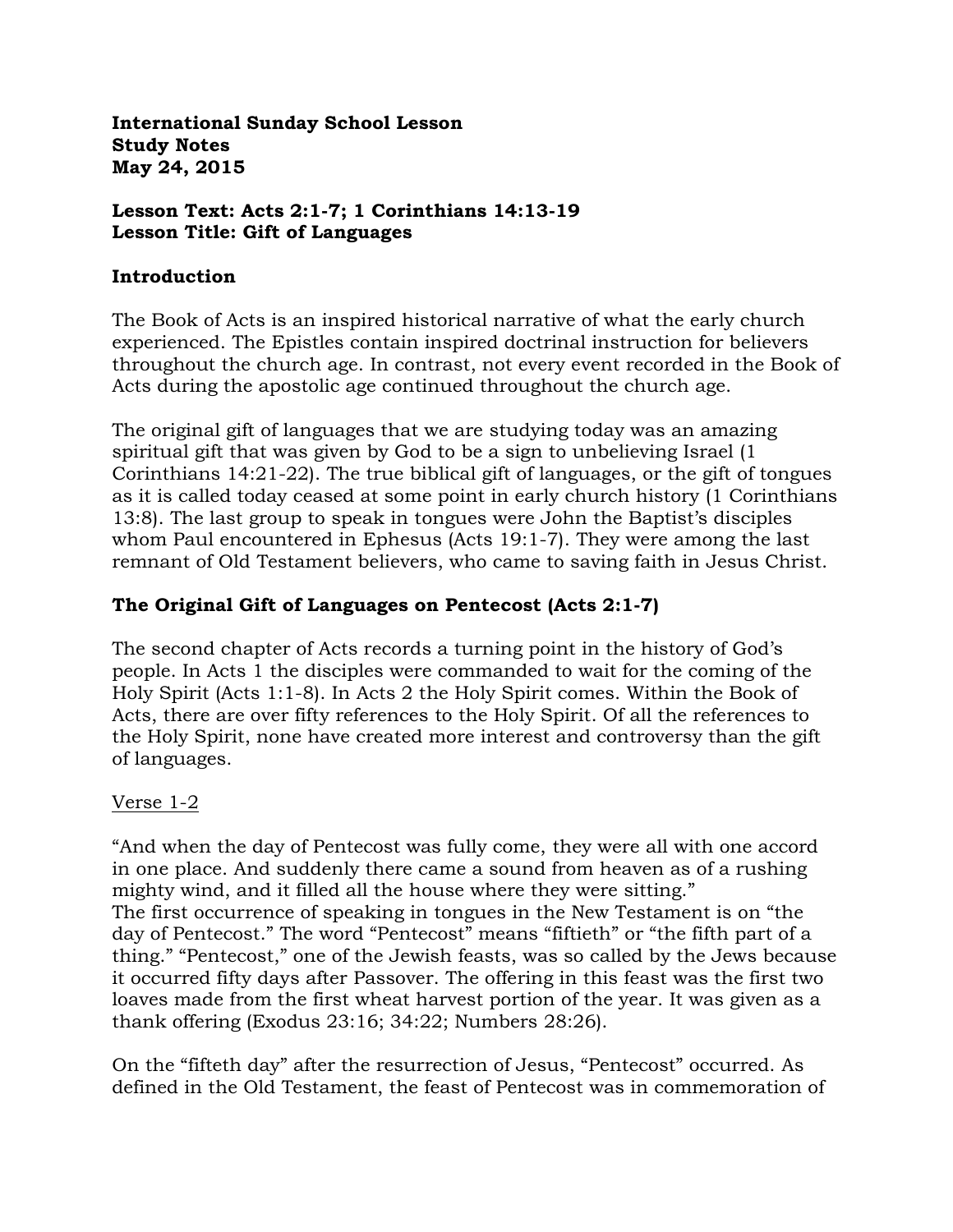the first fruits of the wheat harvest. Jesus, by His own resurrection was the firstfruits from the dead (1 Corinthians 15:20-23).

"Fully come" means "was fulfilled." It is a word used to describe an event that takes place according to God's timing. "Pentecost," like the birth and death of Christ was according to God's divine plan (Galatians 4:4; Luke 9:51). The coming of the Holy Spirit is often portrayed as the result of the disciples praying, seeking, and yielding themselves to the Lord. Yet, that is not true. The ten-day prayer meeting did not bring about Pentecost. Pentecost came as a result of God's sovereign plan. Pentecost was a once-for-all event that will not be repeated.

Pentecost also came "suddenly." The word emphasizes the element of surprise. Even though the disciples believed the promise that the Holy Spirit would come they were nevertheless taken by surprise. The "sound" association with the arrival of the Holy Spirit was "of a rushing mighty wind." The word "wind" means "blast of breath." The Holy Spirit is the "breath" of God.

"As of" means the "noise" the disciples heard was not a weather related event. It was "as of" meaning it was "like a rushing mighty wind." This "wind" did not come from the north, south, east, or west. It came from "heaven." The disciples knew what was happening was from God. Although they did not feel the Spirit they heard the "sound."

"Wind" is often used in Scripture as a symbol of the Holy Spirit. The "wind" or Spirit came and "filled all the house where they were sitting." This "noise" literally "filled the house." This was the baptism of the Holy Spirit. It was the fulfillment of Acts 1:5. The "sound" was heard all over and it began to gather the crowd. The breath of God literally filled the house where they were gathered.

#### Verse 3

"And there appeared unto them cloven tongues like as of fire, and it sat upon each of them."

The disciples could have never comprehended the significance of the Spirit's arrival without the Lord miraculously illustrating it to them. These New Testament believers who had just been baptized into the body of Christ received God's presence as "cloven tongues like as of fire." "Cloven" means "parted. That does not mean the tongue was parted, but that the tongues were separated one from another. "Tongues" is the Greek word *glossa* meaning "language." It is plain that the "tongues" here on Pentecost were intelligible languages and not some ecstatic, unknown speech.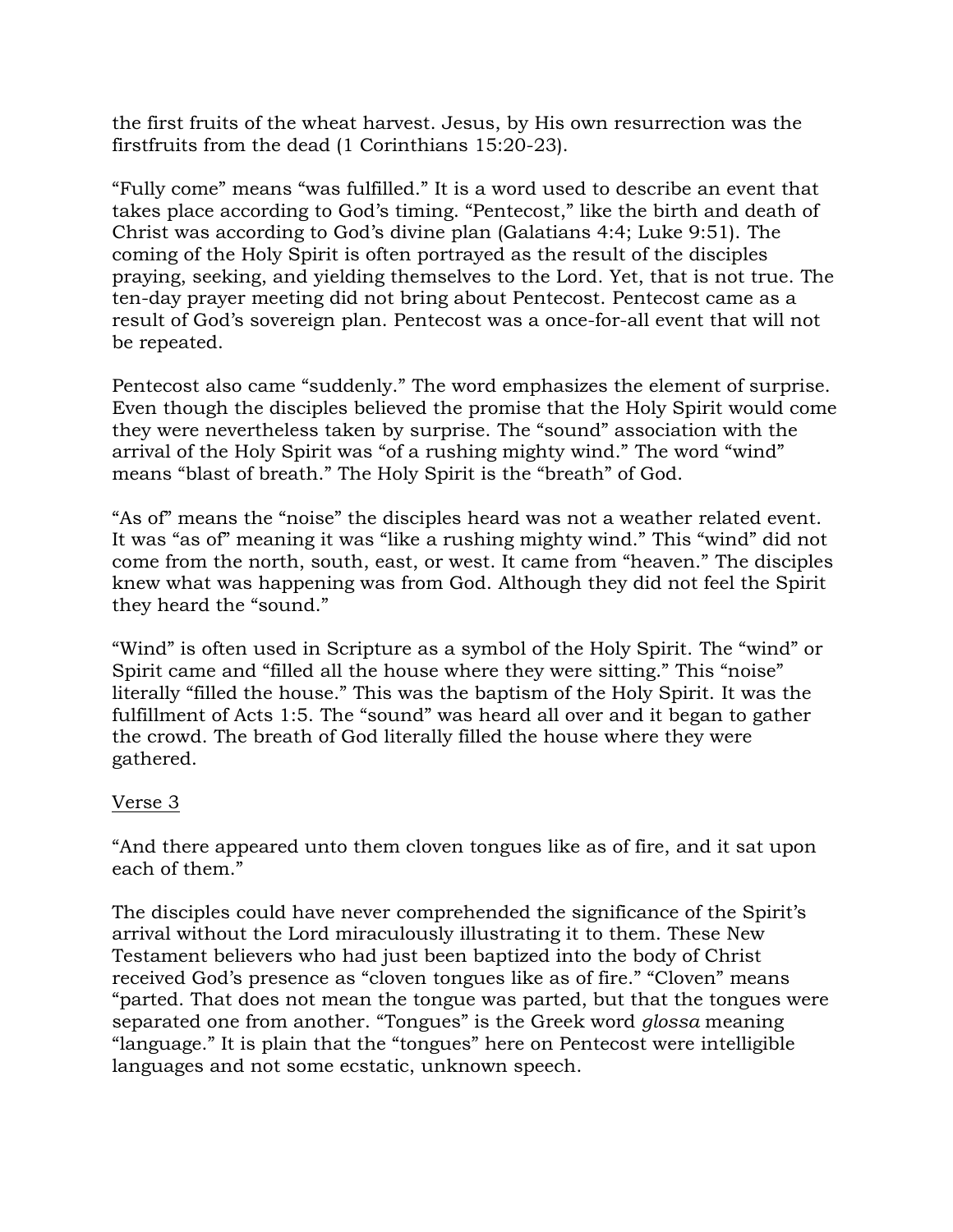The "cloven tongues" were symbols of the different languages in which the disciples would declare the grace of God to all who were present on the day of Pentecost. These "cloven" or parted "tongues" that "sat upon each of them" was testimony that every one of them had received the Holy Spirit. "Each of them" includes the apostles and the 120 that were gathered on Pentecost (Joel 2:28- 32).

## Verse 4

"And they were all filled with the Holy Ghost, and began to speak with other tongues, as the Spirit gave them utterance."

"And they were all filled with the Holy Ghost, and began to speak with other tongues" signifies that Spirit-baptism and speaking in tongues at Pentecost was a group experience. There is no record here of individuals seeking the Holy Spirit or the gift of tongues. "All" were "filled" and "all began to speak with other tongues, as the Spirit gave them utterance."

To be "filled" with the Holy Spirit is to be under His control. "Other tongues" means "different languages." "Utterance" means "to enunciate plainly, to declare." When the disciples were "filled with the Holy Ghost," they spoke in known languages *"the wonderful works of God"* (Acts 2:11). If the "other tongues" were some kind of unknown ecstatic speech, how did the hearers recognize the content of the speech without an interpreter?

### Verse 5-6

"And there were dwelling at Jerusalem Jews, devout men, out of every nation under heaven. Now when this was noised abroad, the multitude came together, and were confounded, because that every man heard them speak in his own language."

These "Jews, devout men" were Hebrew men who had most likely traveled to Jerusalem to celebrate Pentecost. "Now when this was noised abroad" means these men miraculously heard the same sound of the wind as the disciples. When this "multitude came together" near the upper room they "were confounded." They were astonished and bewildered "because that every man heard them speak in his own language."

### Verse 7

"And they were all amazed and marvelled, saying one to another, Behold, are not all these which speak Galilaeans?"

They were all amazed that they heard the message of the disciples in their own particular dialect, the language to which they were born. Add to that the fact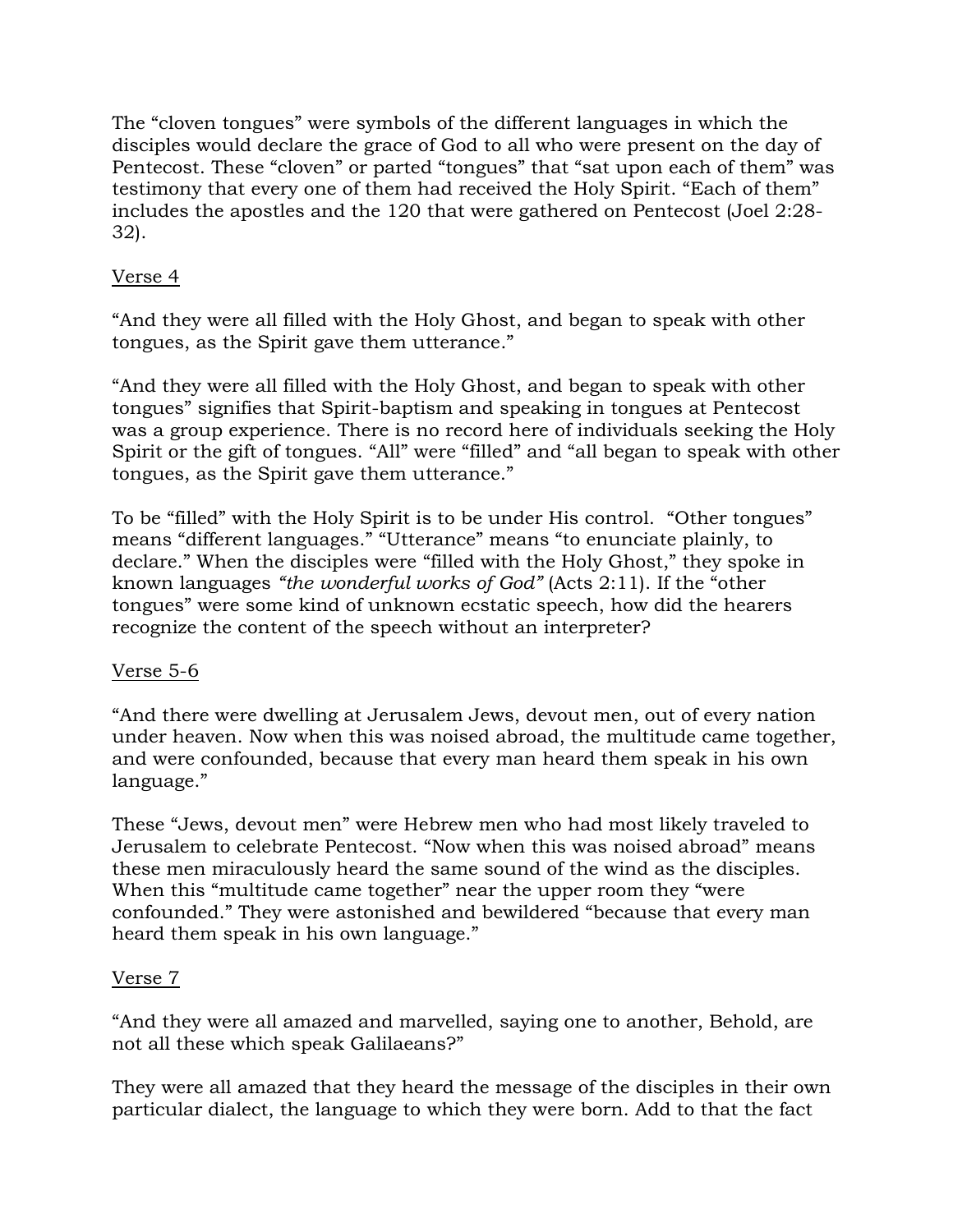that those speaking were "Galilaeans" and it was even more amazing! These devout Jews viewed "Galilaeans" as ignorant and uneducated.

# **The Operational Gift of Languages at Corinth (1 Corinthians 14:13-19)**

After having shown love as the more excellent of the spiritual gifts, Paul confronts the Corinthians in regard to their sin in misunderstanding and misusing spiritual gifts. A careful study of 1 Corinthians 12-14 reveals that the Corinthian believers were misusing and abusing some spiritual gifts. At the head of the list was the gift of tongues. In 1 Corinthians 12-13, Paul laid the foundation for his criticism of the misuse of spiritual gifts in chapter 14. First, all spiritual gifts are to be used for the good of the entire body of Christ (1 Corinthians 12). Second, all spiritual gifts are to be exercised in love (1 Corinthians 13). This was not how spiritual gifts were being used in Corinth. Some Corinthians had taken the original gift of tongues and distorted it into some type of heavenly prayer language or ecstatic gibberish that no one understood. In addition, the women seemed to be leading in this misuse of tongues which was a clear violation of Scripture (1 Corinthians 14:34-35).

An accurate interpretation of 1 Corinthians 14 reveals that Paul is not endorsing the use of tongues but rather showing the inferiority of the gift and establishing restrictions and regulations of the gift in regard to public worship. The Corinthians had so confused and counterfeited the original gift of tongues that Paul had to write an entire chapter to deal with the issue.

It is clear that Paul speaks sarcastically to the Corinthians about this subject. Paul knew that the gifts of tongues would cease when the mature stage of love was reached. That was obviously a long way off for the Corinthians. Since they were not even close to spiritual maturity, he encouraged them to at least seek the best spiritual gifts so their lives and public worship would not be a joke.

### Verse 13

"Wherefore let him that speaketh in an unknown tongue pray that he may interpret."

Paul is not encouraging the Corinthians to "pray" for the ability to "interpret" tongues. Please remember Paul is using sarcasm to this carnal bunch of believers. Paul is saying in effect, "While you are jabbering away in whatever language it is that you are using, you could at least have someone 'interpret' or explain what you are saying." It is hard to understand how the Corinthians placed such an incredible emphasis on speaking gibberish that nobody, not even the one speaking understood.

Whatever type of language the Corinthians spoke had no edifying value (1 Corinthians 14:2). Only God could understand what they were attempting to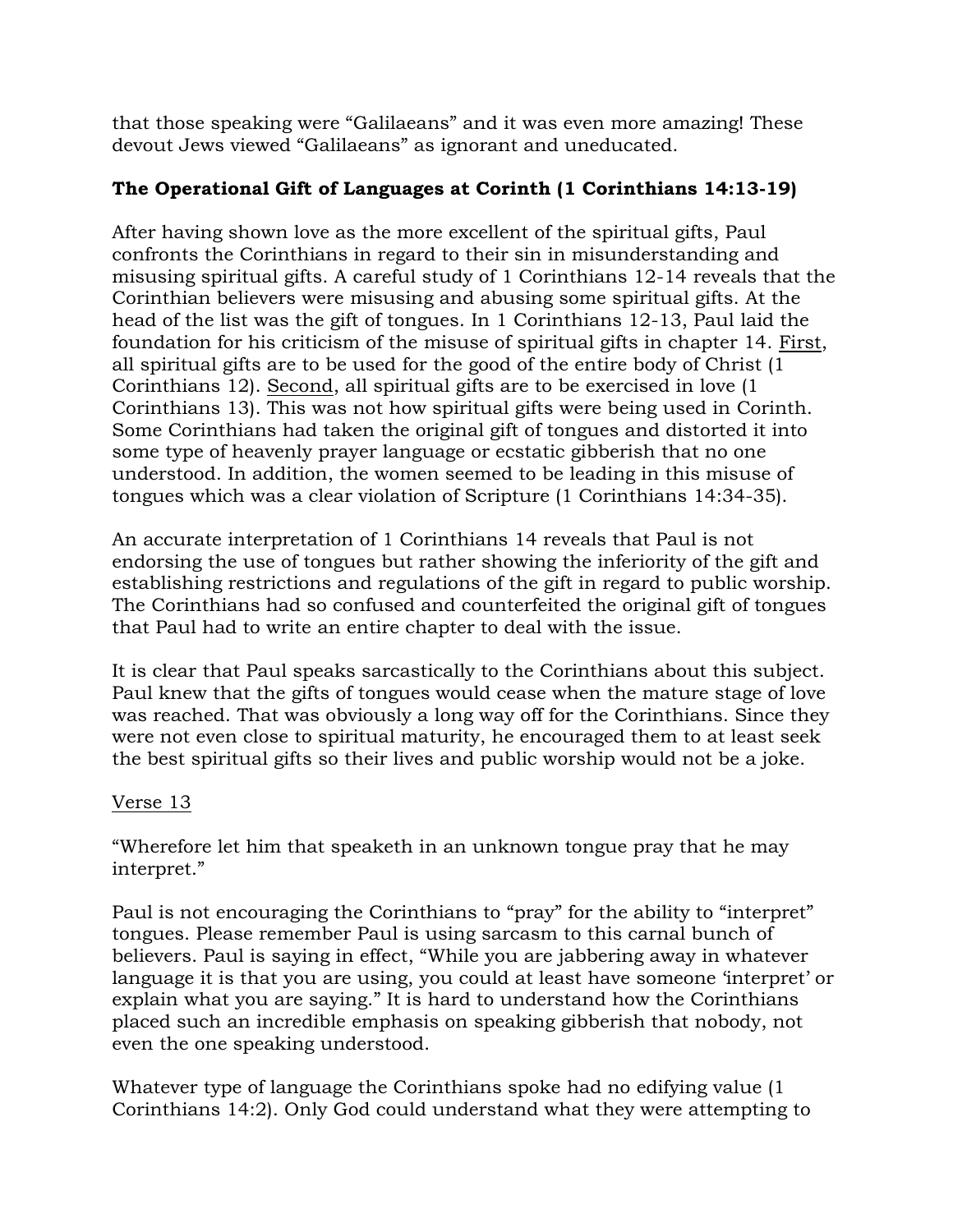say. This is not an endorsement of something spiritual; it is a reproving of something carnal.

#### Verse 14

"For if I pray in an unknown tongue, my spirit prayeth, but my understanding is unfruitful."

Is Paul endorsing or authenticating some type of heavenly prayer language? No. The word "spirit" is the Greek word *pneuma* {pnyoo-mah}. This word "spirit" can be translated "spirit, breath, or wind."

Paul is saying, "If I pray in some undiscernible language, I am just wasting air, or breath. My 'spirit' or breath is filling the air, but there is nothing intelligent or productive in what I am doing." In other words, it bears no fruit and helps nobody. Tongue praying is mindless and useless.

### Verse 15-16

"What is it then? I will pray with the spirit, and I will pray with the understanding also: I will sing with the spirit, and I will sing with the understanding also. Else when thou shalt bless with the spirit, how shall he that occupieth the room of the unlearned say Amen at thy giving of thanks, seeing he understandeth not what thou sayest?"

"What is it then" is Paul asking, "So, what am I to do?" His answer is "I will pray with the spirit," and "with the understanding also." Paul will use the "spirit" or the breath that is inside of him as well as his "understanding" or his brain. Paul will do the same when he "sings." When Christians pray or sing in English, God understands English. When Christians pray or sing in German, God understands German. Do not feel spiritually inferior to those that misinterpret Scripture because you haven't spoken in some weird gibberish or prayed in some pagan language nobody understands. Jesus Christ Himself in His high priestly prayer in John 17 prayed to the Father in a known language. If you pray or sing in your birth language or known speaking language, that will do!

"Else when thou shalt bless with the spirit, how shall he that occupieth the room of the unlearned say Amen at thy giving of thanks, seeing he understandeth not what thou sayest?" Praying or singing in a strange language serves absolutely no purpose. If the "unlearned" or someone who does not know what you are praying or singing attends your worship service how can they ever say, "So be it," or "Amen?" Whatever it was the Corinthians were doing was having no spiritual benefit for themselves or anyone else.

Verse 17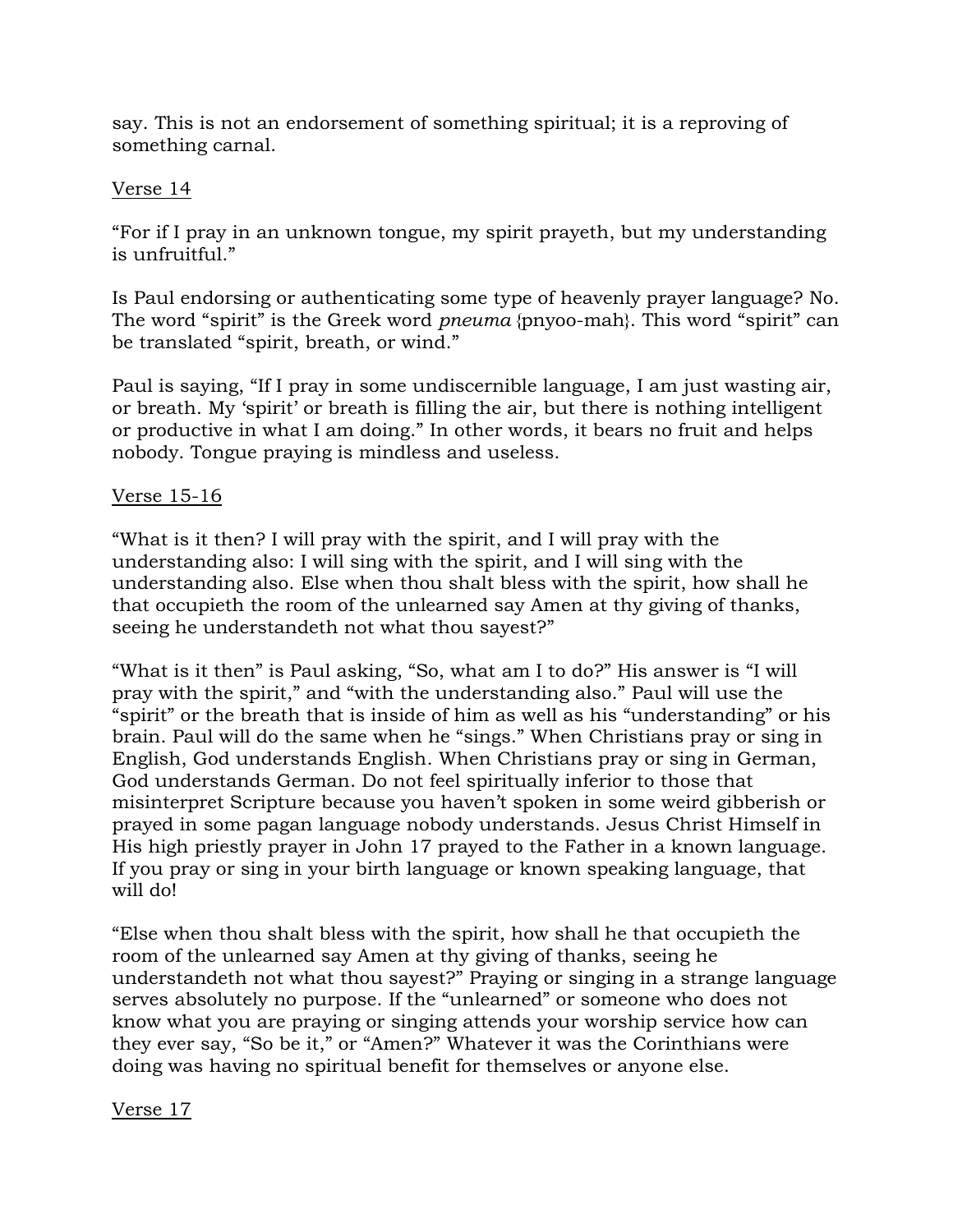"For thou verily givest thanks well, but the other is not edified."

Paul is saying, "If you are praying or singing in some unknown language, you may be sincere about blessing the Lord or giving thanks, but "the other" or no one else is "edified." Failure to edify others with your spiritual gift violates Scripture (1 Corinthians 14:12).

#### Verse 18-19

"I thank my God, I speak with tongues more than ye all: Yet in the church I had rather speak five words with my understanding, that by my voice I might teach others also, than ten thousand words in an unknown tongue."

Paul recognized and possessed spiritual gifts. In fact, he was thankful that he spoke "with tongues more" than the Corinthians. When Paul said, "I speak with tongues more than ye all" he is not talking about the counterfeit gibberish the Corinthian's were speaking. He was talking about the real gift. Though we have no specific record where Paul exercised this spiritual gift, he obviously possessed it and used it "more than" the Corinthians.

Paul wants the Corinthians to know that when he was assembled "in the church" for public worship, he would "rather speak five words with understanding" that "others" might be helped, than to speak "ten thousand words in an unknown tongue." The word "tongue" here is a reference to the counterfeit gift the Corinthian's were using.

Paul's argument is clear. He knew the original spiritual gift of languages and tongues would cease in a few years. What he said in these verses would give some guidelines for future use until the gift ceased or the Corinthians matured. He was warning the Corinthian's against self-serving and carnal substitutes for the true spiritual gift.

### **Conclusion**

When you talk about the gift of languages on the day of Pentecost it should cause you to rejoice over God's divine plan to reach the unbelieving world with the gospel. To somehow re-define that glorious truth into some kind of selfedifying gibberish is an insult to God the Father, God the Son, and God the Holy Spirit. Furthermore, it takes away from the magnificence of how the Lord birthed His church and brought sinners into salvation from every nation, kindred, tongue, and people.

The gift of languages in the Book of Acts is the same gift of tongues in 1 Corinthians. If you read the Bible that truth is not difficult to understand. Although many today have chosen to embrace experience over truth, God's